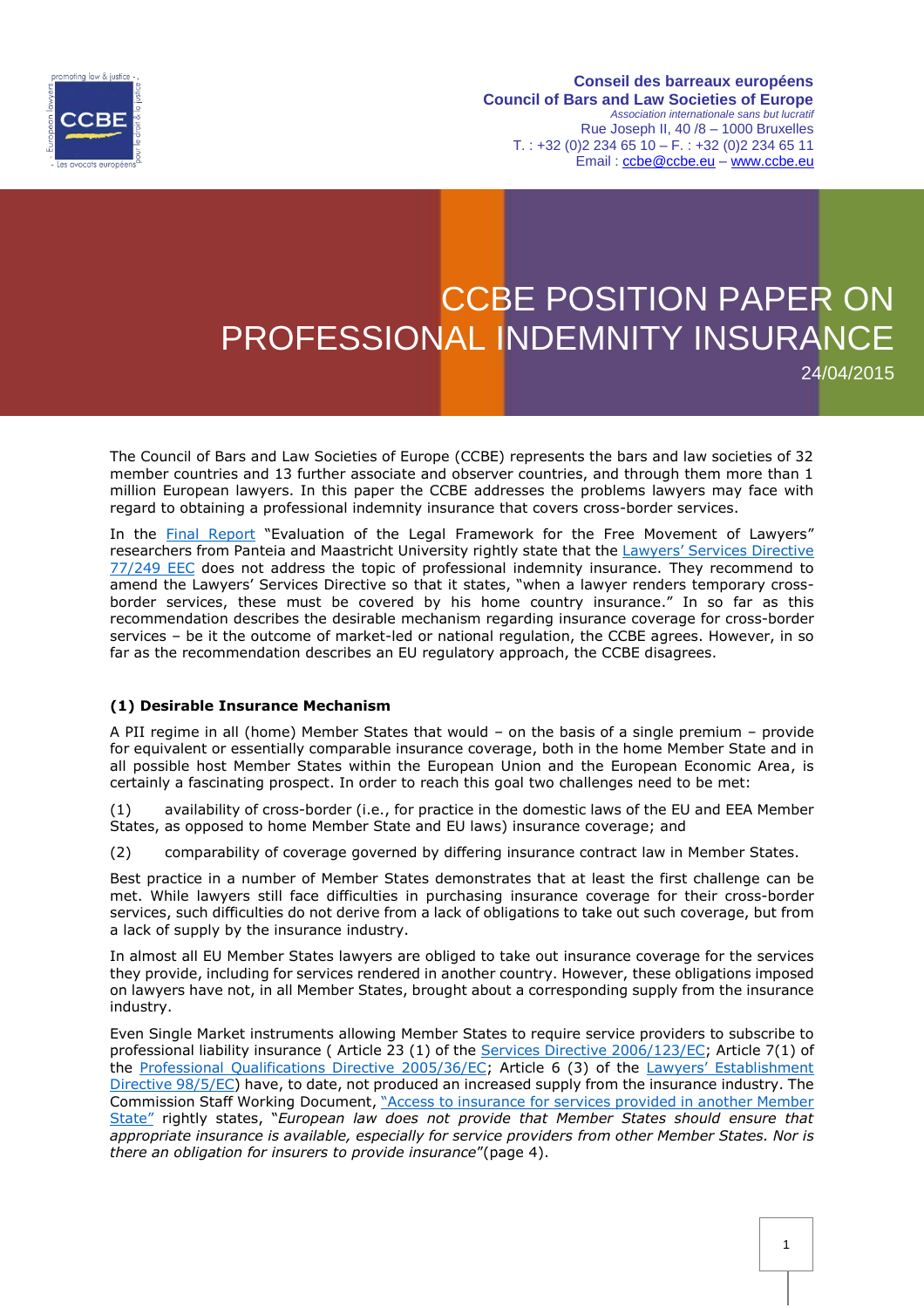Article 6.3 of [Directive 98/5/CE](http://eur-lex.europa.eu/legal-content/EN/TXT/PDF/?uri=CELEX:31998L0005&from=EN) of 16 February 1998 to facilitate practice of the profession of lawyer on a permanent basis in a Member State other than that in which the qualification was obtained provides that:

*"The host Member State may require a lawyer practising under his home-country professional title either to take out professional indemnity insurance or to become a member of a professional guarantee fund in accordance with the rules which that State lays down for professional activities pursued in its territory. Nevertheless, a lawyer practising under his home-country professional title shall be exempted from that requirement if he can prove that he is covered by insurance taken out or a guarantee provided in accordance with the rules of his home Member State, insofar as such*  insurance or quarantee is equivalent in terms of the conditions and extent of cover. Where the *equivalence is only partial, the competent authority in the host Member State may require that additional insurance or an additional guarantee be contracted to cover the elements which are not already covered by the insurance or guarantee contracted in accordance with the rules of the home Member State."*

As opposed to this obligation imposed on established lawyers in their capacity as service providers, the [General Services Directive 2006/123/EC](http://eur-lex.europa.eu/legal-content/EN/TXT/PDF/?uri=CELEX:32006L0123&from=EN) does not regulate financial or insurance services. Recital 99 of said Directive explicitly states, *"Finally, there should be no obligation for insurance companies to provide insurance coverage"*.

Lawyers, obliged under home or host Member State law to take out insurance coverage for crossborder services they provide, in a number of Member States, including e.g., Austria, Hungary, Italy, Norway and Ireland, face an insurance market that does not offer policies covering both the practice of domestic law, including EU law, and the practice of respective domestic laws in other EU and EEA Member States at the same time.

On the other hand, existing PII regimes, for instance in France, Germany, the UK and a range of other Member States, do demonstrate that it is possible to make cross-border insurance coverage available by a collective negotiation (e.g., France) or by regulatory means in the home Member State (e.g., Germany). Where domestic, EU, and EEA wide coverage for practice in a host Member States' jurisdiction is offered on the basis of a single premium to a sufficiently large number of lawyers, insurers can assess risks in spite of the coverage extension to cross-border services and offer insurance coverage at a reasonable premium.

## **(2) Regulatory Approach**

To change the Lawyers' Services Directive so that it states *"when a lawyer renders temporary crossborder services these must be covered by their home country insurance"* (Panteia Final Report), however, is an inadequate regulatory approach for several reasons:

- It would neither provide access to cross-border insurance, nor would it facilitate the assessment of equivalence.
- Smart regulation, however, would need to aim to facilitate access to insurance coverage provided by the home Member State insurance industry, thus satisfying the requirements of a respective host Member State on the basis of a single premium covering the whole territory of the EU and the EEA, i.e., to bring about the necessary supply from the insurance industry.
- Should market-led solutions fail to bring about supply from the insurance industry, the addressee of the regulation will have to be the insurance industry, complementing the existing obligations imposed on service providers.
- Lawyers are already obliged to take out insurance coverage for their cross-border activities due to obligations deriving from home Member State legislation (bar rules or statutes) and the CCBE Code of Conduct. They may also be subject to obligations to take out additional insurance coverage according to host Member State legislation, in so far as such requirements do not obstruct the freedom to provide services to an extent that goes beyond the regulating power of Article 23 of the General Services Directive 2006/123/EC with regard to attributes to Member States.
- Lawyers are, in conformity with Member State legislation implementing Article 22 (1) lit k) of the General Services Directive, bound to inform clients and potential clients about existing PII, including territorial coverage.
- To deprive service providers of the possibility if need be to purchase additional PII insurance coverage in a host Member State, in case the home Member State insurance industry does not offer adequate policies, would aggravate the need for a not yet sufficiently provided supply of insurance coverage.